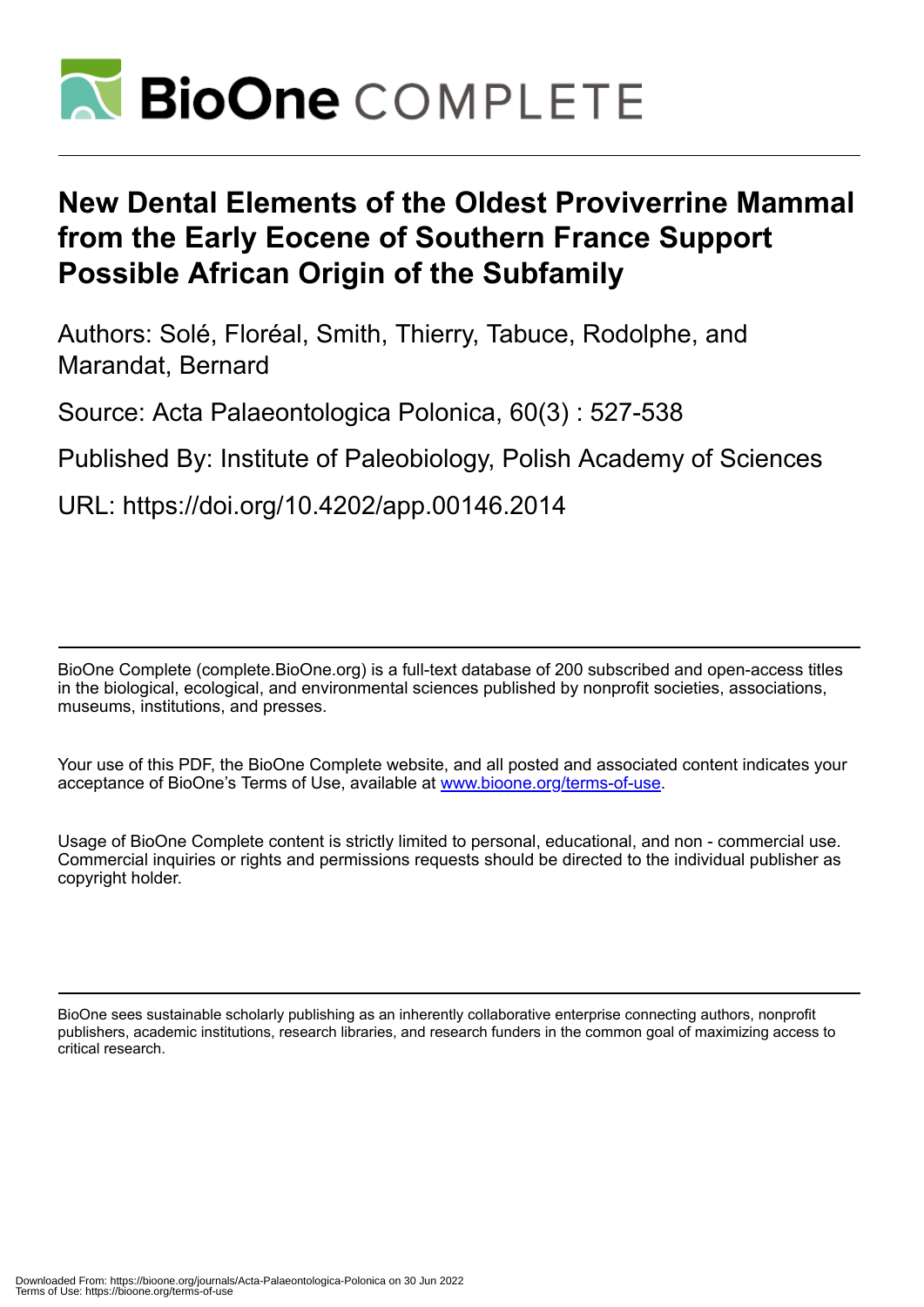# New dental elements of the oldest proviverrine mammal from the early Eocene of Southern France support possible African origin of the subfamily

### FLORÉAL SOLÉ, THIERRY SMITH, RODOLPHE TABUCE, and BERNARD MARANDAT



Solé, F., Smith, T., Tabuce, R., and Marandat, B. 2015. New dental elements of the oldest proviverrine mammal from the early Eocene of Southern France support possible African origin of the subfamily. *Acta Palaeontologica Polonica*  60 (3): 527–538.

Here we describe and illustrate specimens of hyaenodont mammals from two early Eocene localities of Southern France: Fournes (Minervois) and Fordones (Corbières). Some of these specimens were previously described as cf. *Hyracolestes*  sp. (Cimolesta, Sarcodontidae), a taxon only known from Asia, but new arguments allow their referring to the small proviverrine hyaenodont *Parvagula palulae* which was previously only recorded in Palette (Provence). The material notably includes the oldest p4 ever recorded for the European endemic subfamily Proviverrinae. This new material shows that, by the beginning of the early Eocene, proviverrines already displayed their typical combination of dental features characterized by the presence of a large paraconid and entoconid on p4. The comparison between the earliest European proviverrines and sinopines (a mostly North American radiation) supports the divergence of the two subfamilies by this time. Moreover, the early proviverrines are morphologically similar to the African hyaenodont *Tinerhodon* (late Paleocene). Consequently, the history of the European proviverrines is likely rooted in Africa. Finally, the new specimens support a similar age for the localities of Palette and Fordones, and a younger age for Fournes. Due to the ages of these localities *Parvagula palulae* must be regarded as the oldest proviverrine.

Key words: Hyaenodonta, Proviverrinae, Eocene, Europe, France, Fournes, Fordones.

*Floréal Solé [floreal.sole@naturalsciences.be] and Thierry Smith [thierry.smith@naturalsciences.be], D.O. Earth and History of Life, Royal Belgian Institute of Natural Sciences, Rue Vautier 29, B–1000 Brussels, Belgium. Rodolphe Tabuce [rodolphe.tabuce@univ-montp2.fr] and Bernard Marandat [bernard.marandat@univ-montp2.fr], Institut des Sciences de l'Évolution (UM2, CNRS, IRD), cc64, Université Montpellier 2, Place Eugène Bataillon, F–34095 Montpellier Cedex 05, France.*

Received 9 December 2014, accepted 1 April 2015, available online 14 April 2015.

Copyright © 2015 F. Solé et al. This is an open-access article distributed under the terms of the Creative Commons Attribution License, which permits unrestricted use, distribution, and reproduction in any medium, provided the original author and source are credited.

# Introduction

For a long time, the Proviverrinae have been considered as a primitive stem-group of hyaenodonts (Polly 1996). Solé (2013) recently reviewed the early hyaenodonts and redefined the Proviverrinae, which are monophyletic, and defined two new subfamilies, the Sinopinae and Arfiinae. Although the two former subfamilies first occurred in Europe—they are notably recorded in the earliest Eocene (MP7 reference-level) localities of Dormaal and Erquelinnes (Belgium), and Le Quesnoy (France) (Smith and Smith 2001; Missiaen et al. 2013; Solé et al. 2013) (Fig. 1), they mainly radiated in North America during Wasatchian and Bridgerian NALMAs (North American Land Mammal Ages) (Gingerich and Deutsch 1989; Gunnell 1998; Zack 2011). In contrast to these hyaenodonts, the proviverrines diversified in Europe (Solé et al. 2014a).

*Acta Palaeontol. Pol.* 60 (3): 527–538, 2015 http://dx.doi.org/10.4202/app.00146.2014

The oldest proviverrines were of small size and restricted to the Southern European (= Mesogean) Province during the early Eocene (Solé et al. 2014a). Two species are presently recorded in the early Eocene of Provence: *Eoproviverra eisenmanni* (Godinot, 1981) from Rians (Var, France) and *Parvagula palulae* Lange-Badré in Godinot et al., 1987 from Palette (Bouches-du-Rhône, France; Fig. 1). *Eoproviverra eisenmanni* is represented by one m2, one m3, one fragmentary mandible bearing broken m2 and m3, one M1 and one M2. *Parvagula palulae* is represented by one mandible bearing p2, p3, p4, m1, and alveoli for p1, m2 and m3; unfortunately the enamel of the teeth has been worn out, which obscures the features of the species, notably the features of the p4 and m1, which are diagnostic for the proviverrines (Solé 2013). Due to this fragmentary fossil record, the origin of proviverrines is poorly known.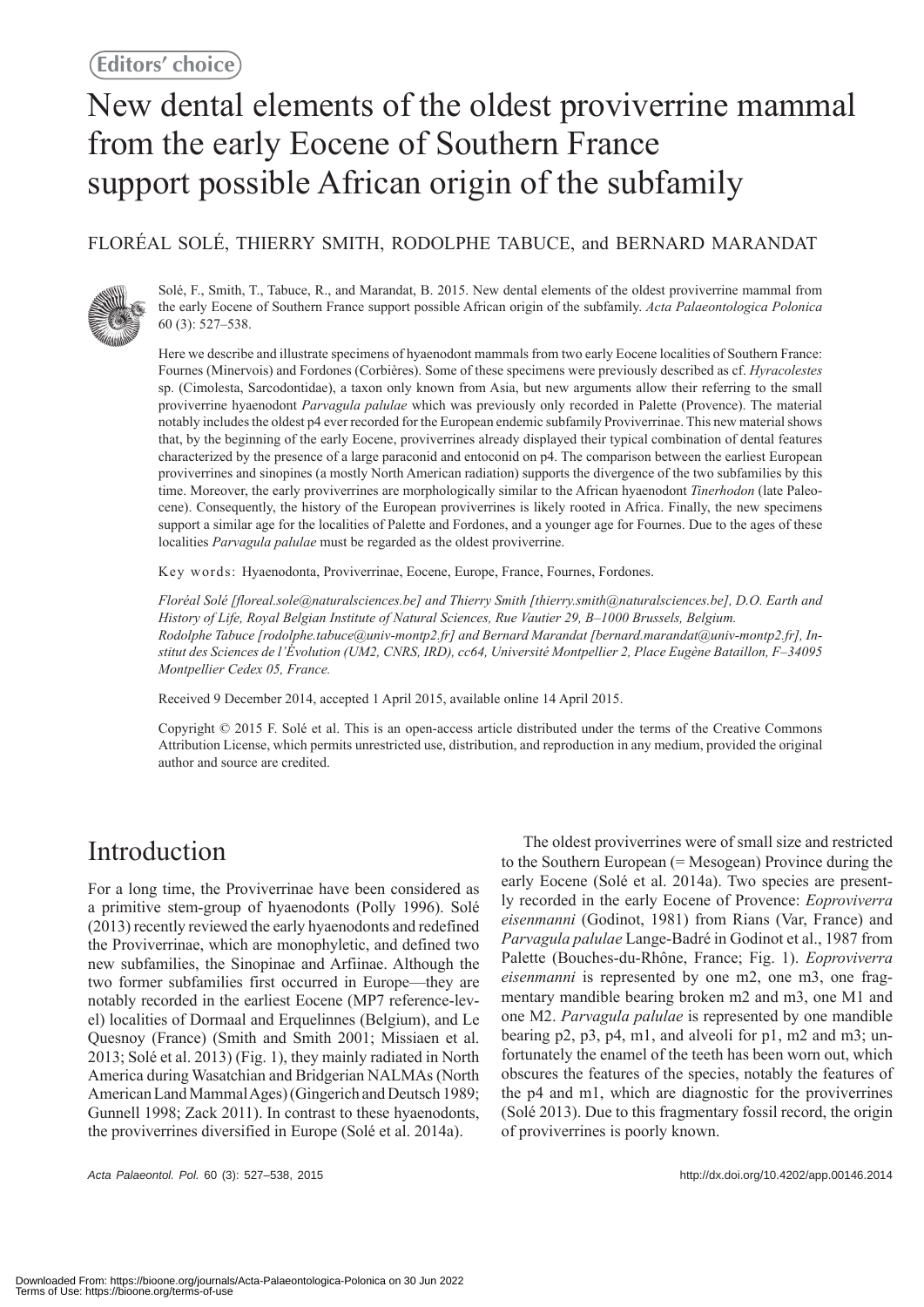The fossils here described are from the early Eocene French localities of Fournes (Minervois) and Fordones (Corbières) (Fig. 1). The mammals, almost thirty species, have been described by Marandat (1991). These two localities were considered to be close in age, despite their few shared mammalian species; nonetheless, Marandat (1991) envisaged that Fournes could be slightly younger than Fordones. Fordones is considered to be close in age to Palette, while Fournes is probably close to Rians, these relative ages have been also proposed by Marandat et al. (2012). All these localities are, however, younger than the Belgian MP7 reference-locality of Dormaal as very recently demonstrated by Yans et al. (2014b) based on bio- and chemostratigraphy; the latter authors even hypothesized that the Clot could be 1 million years younger than Dormaal.

No hyaenodont was described from the localities of the Corbières and Minervois before the present study; *Eoproviverra* and *Parvagula* are actually only known in Provence.

*Institutional abbreviations.*—IRSNB M, Institut Royal des Sciences Naturelles de Belgique, Palaeontological Mammal Collections, Brussels, Belgium; MNHN.F.RI, Muséum National d'Histoire Naturelle, Rians Collection, Paris, France; UM/FDN, University of Montpellier 2, Fordones Collection, Montpellier, France; UM/FNR, University of Montpellier 2, Fournes Collection, Montpellier, France; UM/PAT, University of Montpellier 2, Palette Collection, Montpellier, France; PSS, Mongolian Academy of Sciences, Institute of Geology, Palaeontology and Stratigraphy Section, Ulan Baator, Mongolia; ZIN, Zoological Institute of the Russian Academy of Sciences, Saint Petersburg, Russia.

*Other abbreviations.*—DD, dentary depth; L, length; W, width.

# Geological setting, material, and methods

The geological settings of Fournes and Fordones localities and their respective mammalian faunas have been extensively described and discussed by Marandat (1991). The fossils from these localities and those from Palette are housed in the collections of the University of Montpellier 2.

The measurements (length  $\times$  width in mm) follow Gingerich and Deutsch (1989).

# Systematic palaeontology

Class Mammalia Linnaeus, 1758 Infraclass Placentalia Owen, 1837 Grand order Ferae Linnaeus, 1758 Order Hyaenodonta Van Valen, 1967



Fig. 1. Eocene palaeogeographic map showing the possible localisation of Rians, Palette, Fournes, Fordones, and Le Quesnoy (France), Dormaal and Erquelinnes (Belgium), Silveirinha (Portugal), and Abbey Wood (England). The earliest proviverrines are restricted to the Southern European Province, while the sinopines are mainly located in the Northern European Province. Redrawn from Marandat et al. (2012: fig. 1).

#### Family Proviverrinae Schlosser, 1886 sensu Solé 2013

#### Genus *Parvagula* Lange-Badré in Godinot et al., 1987

*Type species*: *Parvagula palulae* Lange-Badré in Godinot et al., 1987; Palette, early Eocene; Provence, Bouches-du-Rhône, France.

*Parvagula palulae* Lange-Badré in Godinot et al., 1987

Figs. 2–5.

*Holotype*: UM/PAT 4, right dentary bearing p2–m1, and alveoli for p1. and m2–3.

*Type locality*: Palette, Provence, Bouches-du-Rhône, France. *Type horizon*: Early Eocene.

*Material.*—UM/FNR 51, right m1?; UM/FNR 52, left trigonid of m1?; UM/FNR 53, right fragmentary dentary bearing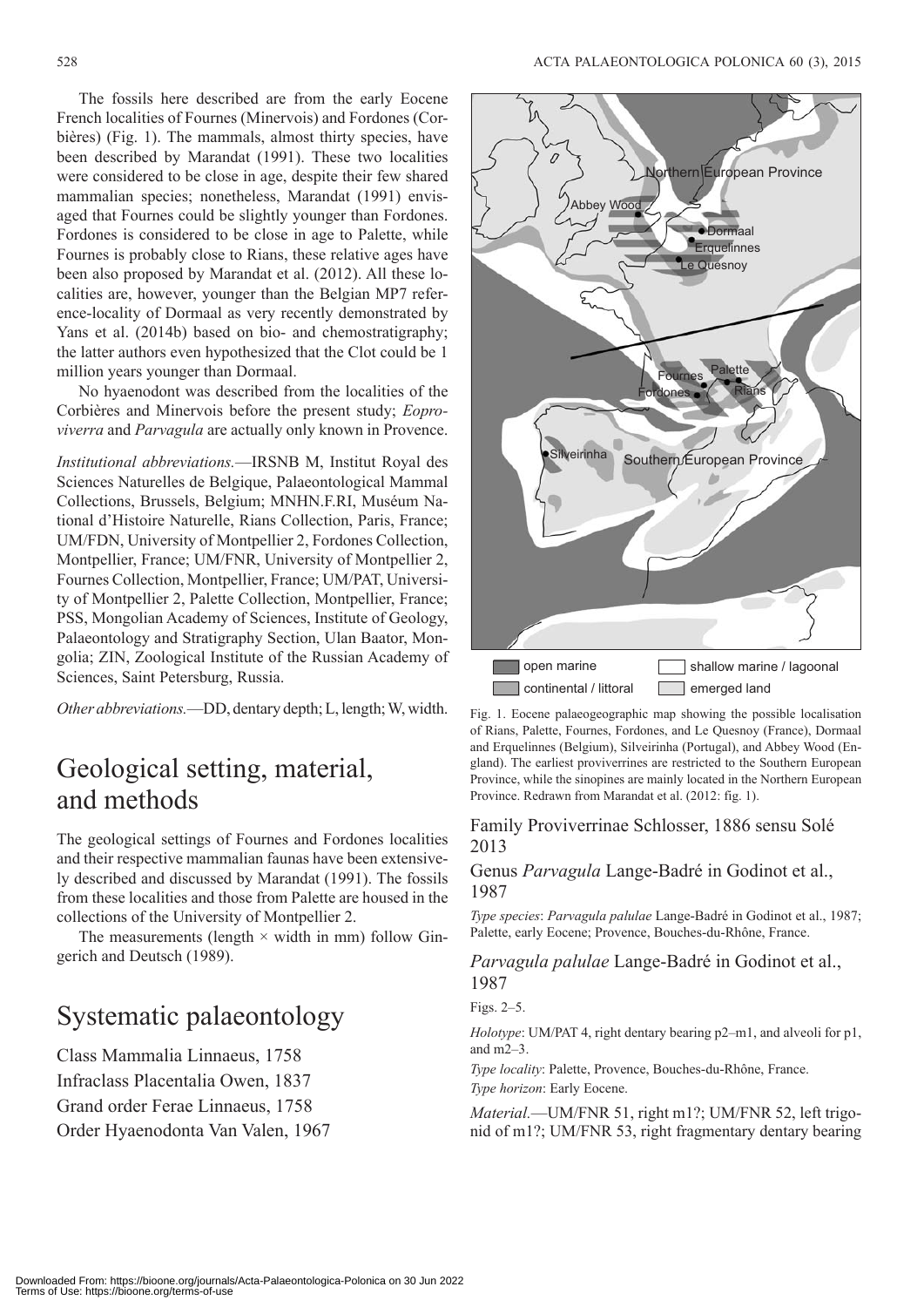

Fig. 2. CT-scan reconstructions of proviverrine mammal *Parvagula palulae*  Lange-Badré in Godinot et al., 1987 from Palette, France, early Eocene; UM/PAT 4, holotype, dentary bearing p2–m1, and alveoli for p1, and m2–3. Occlusal close-up (**A**), occlusal (**B**), labial (**C**), and lingual (**D**) views.

p4; early Eocene; Fournes, Minervois, Hérault, France; UM/ FDN 153, left trigonid of m1?; early Eocene; Fordones, Corbières, Aude, France.

*Emended diagnosis* (modified from Godinot et al. 1987).— Small proviverrine characterized by the presence of a deep dentary and symphysis; four two-rooted and closely spaced premolars; p4 with large paraconid and entoconid; molars with short and wide talonid and lingually closed postfossid, large and bulbous entoconid, paraconid poorly developed, and a m3 smaller than m2.

*Measurements*.—UM/PAT 4: p1, 1.9\*×0.8\*; p2, 2.3×1.1; p3, 2.4×1.3; p4, 2.5×1.4; m1, 3.0×1.5; m2, 2.7\*×1.15\*; m3, 2.1\*×1.07\*; DD, 4.5. Asterisked measurements are based on alveoli. UM/FNR 53: p4, 2.97×1.27; DD, 4.0. UM/FNR 51: m1?, 3.19×2.2.

*Description.*—The dentary (Fig. 2) found in Palette (UM/PAT 4, holotype) is deep and displays an important dorso -ventrally elongated symphysis; the latter structure extends below the anterior root of p2. Two mental foramina are present respectively below the p1 and p3. The coronoid crest is clearly vertical. The angular process is dorsally located compared to the body of the dentary; there is a concavity anteriorly to the process. The Computed Tomography (CT) reconstruction of UM/PAT 4 suggests that the mandibular condyle, which is unpreserved on the specimen, is dorsal to the tooth row. Based on the reconstruction, we also identified the mandibular foramina. The morphology of the ascending ramus is reminiscent of that described for *Boritia duffaudi* from the early Eocene of La Borie (Aude, France) (Solé et al. 2014a).

The four premolars, which are all two-rooted, are closely located each other along the dentary on UM/PAT 4. The p2, p3 and p4 are symmetric in lateral view. Unfortunately, the premolars are strongly worn (Fig. 2), as is the sole molar (m1): we can, however, note that the talonid is short and wide and there is a large entoconid (Fig. 2). The m3 is clearly shorter than the m1 and m2 (Fig. 2A).

Three specimens have been collected at Fournes: one complete p4, one complete m1, and one trigonid of m1, while only one trigonid of m1 has been found in Fordones.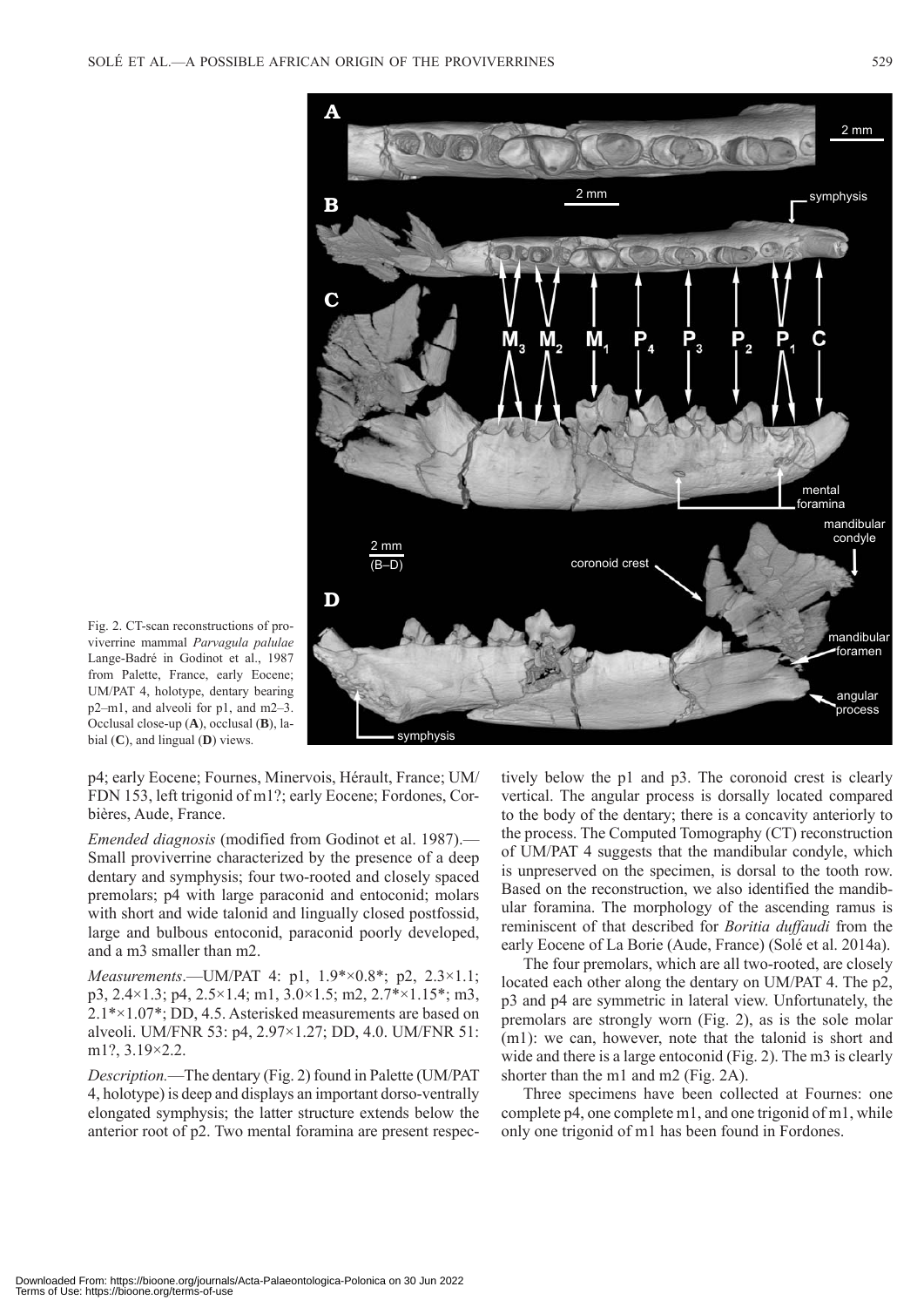The p4 (UM/FNR 53) is almost symmetric in lateral view (Fig.  $3A_1$ ,  $A_2$ ). The paraconid is clearly individualized. The protoconid is elongated mesio-distally. The talonid is relatively wide. Only two cusps are present on the talonid: the hypoconid and the entoconid. The hypoconid is high and larger than the entoconid; the latter is well developed and is lingually located. There is no crest joining the two cusps. There is only a weak postcingulid on the labial side of the tooth.

UM/FNR 51 (m1?) is almost complete: only the apex of the paraconid is broken (Fig.  $3D_1-D_3$ ); UM/FNR 52, however, provides additional information on the paraconid (Fig.  $3C_1-C_3$ ). The trigonid is twice as high as the talonid. The paraconid is short and slightly mesially shifted. Moreover, it is distinctly lower than the metaconid and protoconid. The metaconid is robust, lower than the protoconid and its apex is tilted lingually. The talonid, which is short, displays a wide postfossid and bears distinct cusps. The latter are distally located. The hypoconulid appears slightly higher than the hypoconid and entoconid, but the apex of the hypoconid is broken. The entoconid is cuspate and bulbous. The postfossid is enclosed lingually and the distance between the bases of metaconid and entoconid is short. The cristid obliqua is clearly oblique and climbs on the distal wall of the trigonid towards the protocristid notch. Only a precingulid is visible along the mesiolabial part of the paraconid.

The morphology of the only known specimen from Fordones (UM/FDN 153) (Fig.  $3B_1 - B_3$ ) fits with that of UM/ FNR 51 and UM/FNR 52. However, UM/FDN 153 is slightly smaller than the specimens from Fournes. Moreover, as noted by Marandat (1991), the lingual opening of the prefossid on UM/FDN 153 is slightly higher located; this is a primitive condition.

The specimens UM/FNR 51 and UM/FNR 52 from Fournes are considered as possible m1 despite the fact that they are larger than the m1 present on UM/PAT 4, we indeed consider that the fossils from Fournes are younger than those from Palette (see below). However, it is worth keeping in mind that the variability is poorly known for the species due to its weak fossil record.

We estimated, after the methodology proposed by Morlo (1999), that *Parvagula palulae* probably weights close to 60 g at most.

*Remarks.*—The lower molars described above (UM/FNR 51, UM/FNR 52, UM/FDN 153) have been described by Marandat (1991) as cf. *Hyracolestes* sp. The small mammal *Hyracolestes* has been originally described as a primitive creodont by Matthew and Granger (1925). However, it is still a poorly known taxon, based only on very sparse material. Therefore, it has had a confusing taxonomic history. Based on similarities with *Sarcodon*, Lopatin and Kondrashov (2004) referred this genus to the Sarcodontinae within the micropternodontid soricomorphs, which are insectivorous mammals with well-expressed carnivorous adaptations. Missiaen and Smith (2008) elevated Sarcodontinae to family rank, but rather considered them as members of Cimolesta, with uncertain ordinal affinities based on the presence of only two molars, the absence of hypoconal shelf on P4 and M2, and a different stratigraphic distribution.

Marandat's (1991) hypothesis was supported by the close morphological resemblance between the French fossils and a fossil (PSS 20-124) from Tsagan Khushu (Mongolia, Ypresian) referred to cf. *Hyracolestes* sp. by Russell and Dashzeveg (1986). The similarities between the French and Mongolian specimens are actually striking (see below). However, the similarities with specimens undoubtedly referred to *Hyracolestes* are less supported. The French and Mongolian specimens differ from *Hyracolestes* by the absence of transversal alignment of the talonid cusps, the less mesially shifted paraconid, the lingual closing of the postfossid, and the presence of a precingulid.

Lange-Badré in Godinot et al. (1987) created a new genus and new species for a dentary found in Palette: *Parvagula palulae*. Solé (2013) referred this taxon to the Proviverrinae; these hyaenodonts are endemic to Europe. The three lower molars from Fournes and Fordones are morphologically similar to that of *Parvagula palulae*; they share with the molar of UM/PAT 4 the trigonid morphology characterized by a low paraconid, the short talonid, the circular alignment of the talonid cusps, and the presence of a precingulid.

The p4 from Fournes (UM/FNR 53) is also similar both in size and morphology to that of the holotype of *Parvagula palulae*. The p4 of UM/PAT 4 is, however, more oval in occlusal view than that of FNR 53, and the apex of the protoconid is slightly more mesially located. These features are similar to the p4 of *Tinerhodon* (late Paleocene of Morocco) (see Gheerbrant et al. 2006: fig. 6a); the differences between the p4 from Palette and Fournes could be due to an older age of the fossil from Palette compared to that from Fournes (see below). The specimen from Fournes, which is less worn than that from Palette, also differs from the latter by the presence of a paraconid and by the presence of an entoconid. The presence of a space between the p3 and p4 on UM/PAT 4 implies that a paraconid was possibly present on p4. Based on personal observations of the p4 talonid of UM/PAT 4, Solé (2013) coded in his matrix the presence of the entoconid. He observed a small but worn crest on the lingual part of the talonid that could result from the presence of an entoconid. Despite a slightly more derived morphology, UM/FNR 53 does not really differ from the p4 present on UM/PAT 4. These features, such as the presence of paraconid and entoconid, are important because the morphology of the p4 is important for distinguishing the Proviverrinae from other subfamilies (see below).

The sole other early proviverrine recorded from the lowermost Eocene is *Eoproviverra eisenmanni* from Rians (Godinot 1981; Solé et al. 2014a; Fig. 4). However, the wear of the teeth of UM/PAT 4 prevented detailed comparisons with *Eoproviverra*; this comparison is important because the specimens from Rians and Palette are the oldest proviverrine fossils. The specimens from Fordones and Fournes now allow a comparison between the two proviverrine species,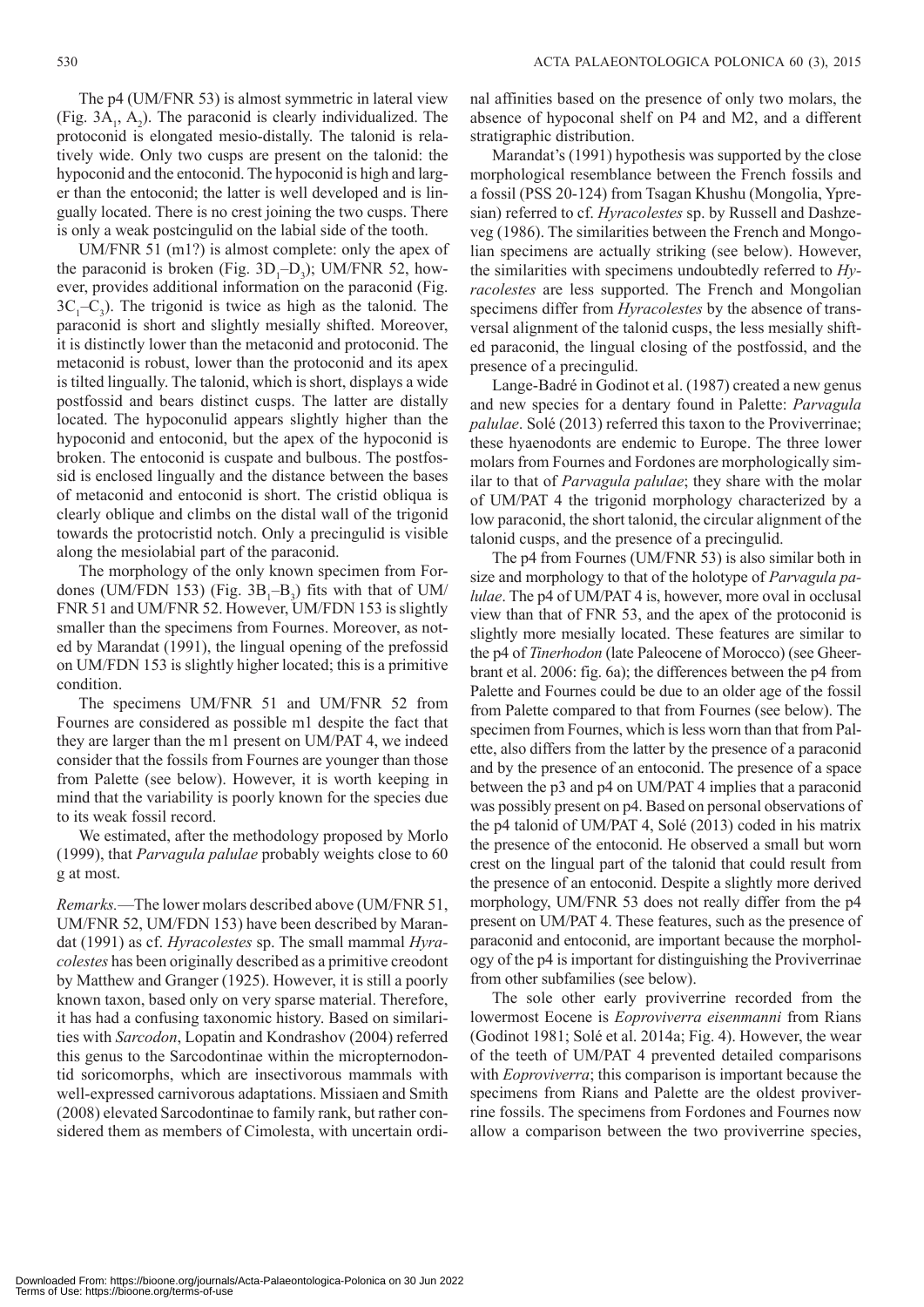

Fig. 3. Proviverrine mammal *Parvagula palulae* Lange-Badré in Godinot et al., 1987 from Fournes (A, C, D) and Fordones (B), France, early Eocene. **A**. UM/FNR 53, right fragmentary dentary bearing p4; labial  $(A_1)$ , lingual  $(A_2)$ , and occlusal  $(A_3)$  views. **B**. UM/FDN 153, left trigonid of m1?; occlusal  $(B_1)$ , labial  $(B_2)$ , and lingual  $(B_3)$  views. **C**. UM/FNR 52, left trigonid of m1?; occlusal  $(C_1)$ , labial  $(C_2)$ , and lingual  $(C_3)$  views. **D**. UM/FNR 51, right m1?; labial  $(D_1)$ , occlusal  $(D_2)$ , and lingual  $(D_3)$  views. The frame distinguishes the sole specimen from Fordones.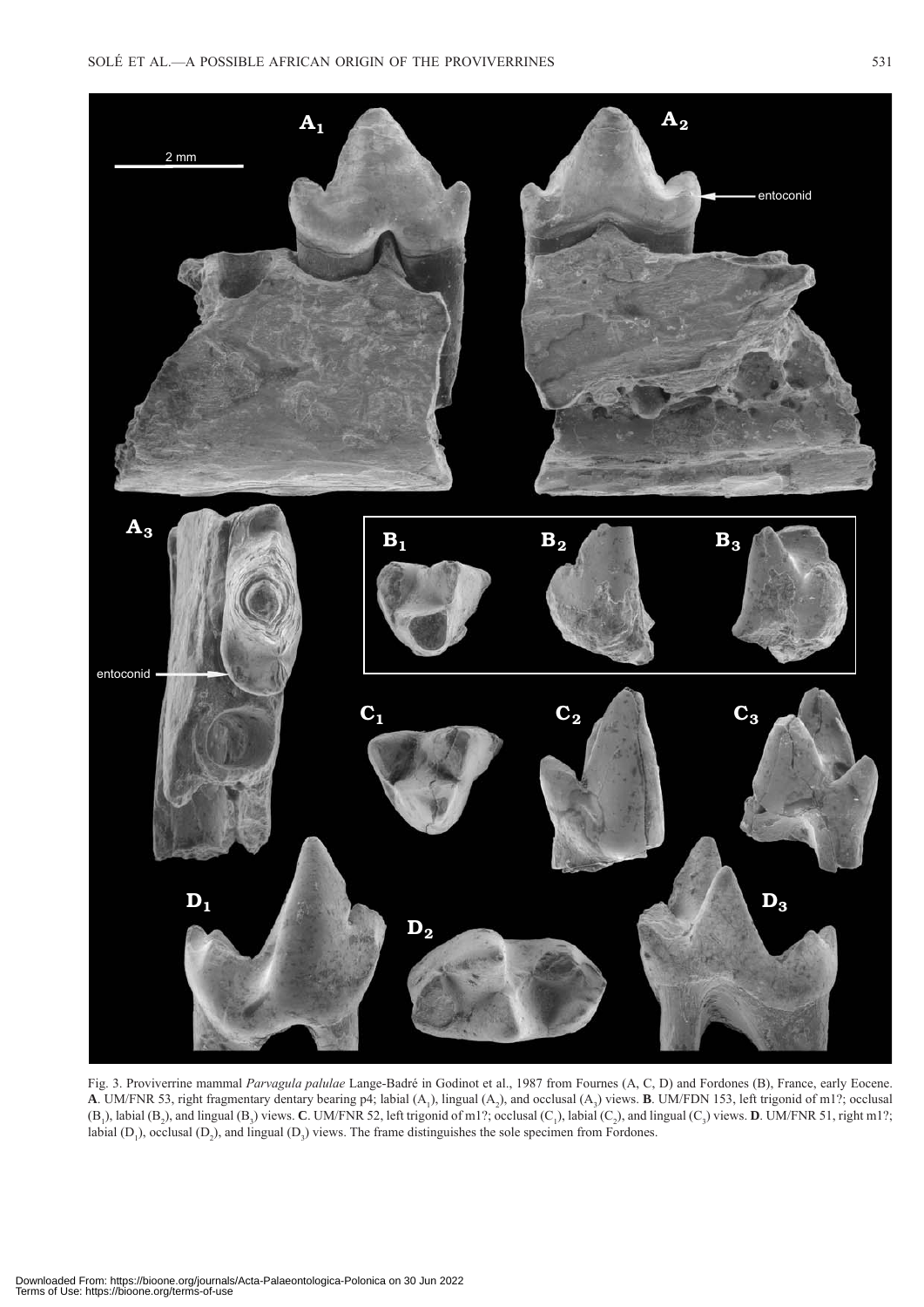

Fig. 4. Proviverrine mammal *Eoproviverra eisenmanni* Godinot, 1981 from early Eocene, Rians, France; MNHN.F.RI 400, left m2; labial (**A**), occlusal (**B**), and lingual (**C**) views.

although the comparison can be made only on the base of the lower molars.

The lower molars of the two proviverrine taxa display large and well individualized entoconid; this feature clearly distinguishes them from the molars of sinopines from Dormaal and Le Quesnoy (*Prototomus* and *Galecyon*) (Fig. 5). The presence of a large entoconid is also a feature of *Arfia*, which is also recorded in Dormaal, Erquelinnes, and Le Quesnoy (Smith and Smith 2001; Missiaen et al. 2013; Solé et al. 2013), but the two proviverrines differ from *Arfia* (Arfiinae) by a narrower talonid, less developed cingulids and smooth enamel.

The molars from Fournes and Fordones are distinguished from those of *Eoproviverra* by a less mesially shifted paraconid, a shorter paracristid, a lingually closed postfossid, and a shorter but wider talonid and postfossid (Figs. 3, 4). As a result, the molars of *Parvagula* appear less secant (e.g., less developed paraconid) but more robust (e.g., wider postfossid) than those of *Eoproviverra*. These differences add to the distinction of the two taxa and their generic distinction thus should be maintained.

The p4 of *Eoproviverra* is presently unknown: only its upper and lower molars have been found (Godinot 1981). Consequently, the p4 present on UM/FNR 53 could be that of *Eoproviverra*. However, the p4 of UM/FNR 53 is slightly larger than the molars of *Eoproviverra* (from Godinot 1981: MNHN.F.RI400, m2, 2.8×1.7; MNHN.F.RI204, m1, 2.1×0.8; m2, 2.4×1.6; MNHN.F.RI203, m3, 2.5×1.6). Moreover, because *Parvagula* is already recorded in Fournes, the reference of UM/FNR 53 to *Parvagula* is the most parsimonious hypothesis.

Finally, it is worth mentioning that the overall robustness of the molars and the close spacing of the premolars recall that of early Eocene genera *Morlodon* Solé, 2013 and *Boritia* Solé, Falconnet, and Laurent, 2014, which are possibly related to durophagous *Matthodon*. This would indicate that the development of the peculiar durophagy of *Matthodon* may have developed early in the history of the proviverrines. However, these relationships cannot be definitively established based on the currently available material.

*Stratigraphic and geographic range.*—Early Eocene; Palette (Provence, Bouches-du-Rhône), Fournes (Minervois, Hérault) and Fordones (Corbières, Aude), France.

## Discussion

**Origin of the Proviverrinae and the early radiation of the Hyaenodonta**.—As indicated above, the Proviverrinae is a monophyletic subfamily of Hyaenodonta, that is endemic to Europe (Solé 2013; Solé et al. 2014a). The proviverrines seem to have been confronted with a lesser competition than their North American relatives (sinopines and arfiines); indeed, Morlo et al. (2010) evidenced that the Lutetian sinopines and arfiines are ecologically much less diverse than the Lutetian proviverrines. The radiation of the proviverrines was notably favoured by the rapid disappearance from Europe of the Oxyaenodonta; the sinopines and arfiines and the largest carnivoraforms such as *Vassacyon* and *Dormaalocyon* (Solé et al. 2011, 2013, 2014a; Solé 2014). As a result, the proviverrines adapted to numerous ecological niches, for instance, *Quercytherium* was even considered as a possible molluscivorous taxon (Morlo 1999). However, the oldest proviverrines such as *Eoproviverra* and *Parvagula* are poorly known.

The p4 displays characters that distinguish the proviverrines and sinopines (Solé 2013). However, prior to this study, the sole p4 known for the oldest proviverrines was the worn tooth present on UM/PAT 4. The p4 from Fournes thus provides crucial new information. The features that distinguish the two subfamilies are the presence of an individualized paraconid and of a large entoconid (Fig. 5); the first structure is very small in sinopines, while the second is absent (Fig. 5); the absence of the entoconid on p4 is possibly a derived feature (Solé 2013). Consequently, the p4 discovered in Fournes shows that *Parvagula* already displays the features that distinguish the proviverrines from the sinopines recorded in Northern Europe such as *Galecyon morloi* and *Prototomus minimus* (Fig. 5): the p4 of the earliest proviverrines was already distinct from that of the earliest Eocene sinopines.

The proviverrines are also distinguished from the sinopines by a larger and more bulbous entoconid on lower molars; the entoconid is crestiform and tends to be reduced among sinopines, Solé (2013) envisaged that it is a derived feature. This distinction is clearly visible when comparing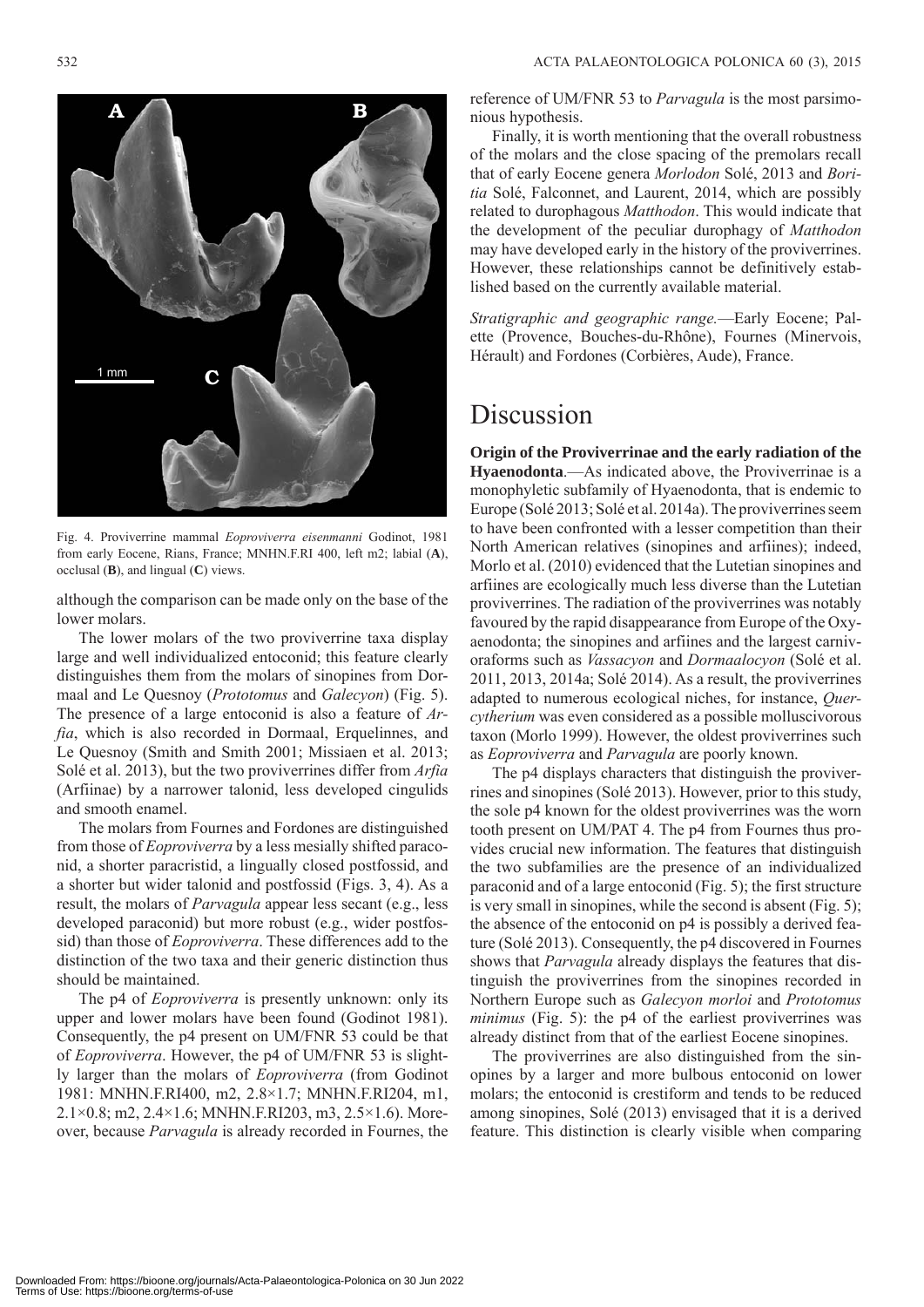

Fig. 5. Comparison of the p4 (A, C) and m1 (B, D) of the early Eocene Proviverrinae and Sinopinae. **A**, **B**. *Parvagula palulae* Lange-Badré in Godinot et al., 1987 from Fournes, France. **A**. UM/FNR 53, right p4; occlusal  $(A_1)$  and lingual  $(A_2)$  views. **B**. UM/FNR 51, right m1; occlusal  $(B_1)$  and lingual (B2 ) views. **C**, **D**. *Prototomus minimus* Smith and Smith, 2001 from Dormaal, Belgium. **C**. IRSNB M1286, right  $p4$ ; lingual  $(C_1)$  and occlusal  $(C_2)$  views. **D**. IRSNB M1287, left m1; lingual  $(D_1)$  and occlusal  $(D_2)$ views, reversed. Not to scale.

the lower molars of the earliest representatives of Proviverrinae and Sinopinae (Fig. 5).

Following Morlo and Gunnell (2003) and Morlo and Habersetzer (1999), Solé (2013) also indicated that the oldest proviverrines were characterized by the presence of a two-rooted p1, whereas the sinopines have a single-rooted one. UM/ PAT 4 (Fig. 2A) from Palette supports this distinction. The two-rooted p1 is possibly a derived feature (Solé 2013).

As a conclusion, the dentition of the early proviverrines and sinopines are clearly different. The dissimilarity between the proviverrines and sinopines suggests that the two subfamilies diverged prior to the Paleocene–Eocene boundary and is in accord with a Paleocene radiation of the Hyaenodonta as proposed by Solé et al. (2009).

The morphology of the p4 and lower molars of *Parvagula* closely matches that known in *Tinerhodon* from the late

Paleocene of Morocco in possessing a distinct entoconid on p4 and a bulbous entoconid on molars. The p4 of *Parvagula*, however, differs from that of *Tinerhodon* in having a larger paraconid (a synapomorphic feature of Proviverrinae) and the absence of the protostylid. The protostylid is present in early sinopines (Fig.  $5C_1$ ) (see Gheerbrant et al. 2006: fig. 7) and is probably a primitive structure among hyaenodonts (Solé 2013). The lower molars of *Parvagula* differ from those of *Tinerhodon* in having a lingually close postfossid and a wider and shorter talonid. It is important to note that *Tinerhodon* is both older and more primitive than *Parvagula*. However, despite these differences, the teeth of *Parvagula*  are overall more similar to late Paleocene *Tinerhodon* than to those of the contemporaneous sinopines from Europe. However, *Tinerhodon* cannot be considered as a true proviverrine because it does not display the enlargement of the paraconid of the p4, which is a distinguishing feature of the subfamily (Solé 2013). Moreover, this genus has been often found as the most basal hyaenodont in phylogenetic analyses (Solé 2013; Solé et al. 2014b).

A sister-group relationship between Proviverrinae and *Tinerhodon* has never been found by the cladistics analyses that focused on the relationships within Hyaenodonta (Solé 2013; Solé et al. 2014b; Rana et al. 2015). One can note, however, that the relationships within hyaenodonts are particularly unstable. This is notably obvious for the higher level relationships (Fig.  $6A_1$ ,  $B_1$ ,  $C_1$ ). This lack of resolution is possibly caused by the isolation of hyaenodont faunas on different continents during the early Eocene, the convergences in the dentition (e.g., simplification of the carnassial teeth), and the lack of non-dental material for several hyaenodont groups (Solé 2013; Rana et al. 2015).

Anyway, the close morphological resemblance between the material from Palette, Fournes, and Fordones with that from the Ouarzazate Basin is particularly striking. These new data also allow us to revisit the problem of the geographic origin of the Proviverrinae and Sinopinae. Three hypotheses concerning the origins of Hyaenodonta have been proposed, Fig.  $6B_1 - B_3$  summarizes the hypotheses and their resulting dispersals:

(i) Emmanuel Gheerbrant (Gheerbrant 1995; Gheerbrant et al. 2006) and FS (Solé 2013; Solé and Smith 2013; Solé et al. 2009, 2014b), following Philip D. Gingerich (Gingerich 1989; Gingerich and Deutsch 1989), have proposed an African origin for the hyaenodonts (Fig.  $6A_1$ ,  $A_2$ ). This hypothesis is based on a combination of a very early record for the family in the middle Paleocene of Africa (Kocsis et al. 2014; Yans et al. 2014a) and a relatively high diversity of early and middle Eocene African hyaenodonts (Solé et al. 2014b).

(ii) An Asian origin for Hyaenodonta has been suggested by several authors (Beard 1998; Meng et al. 1998; Rana et al. 2015) (Fig.  $6B_1$ ,  $B_2$ ). This hypothesis is supported by a late Paleocene occurrence of Limnocyoninae in Inner Mongolia, China (Meng et al. 1998). Moreover, its supporters related this hypothesis with the Asian origin of other taxa such as Artiodactyla, Euprimates, and Perissodactyla that appeared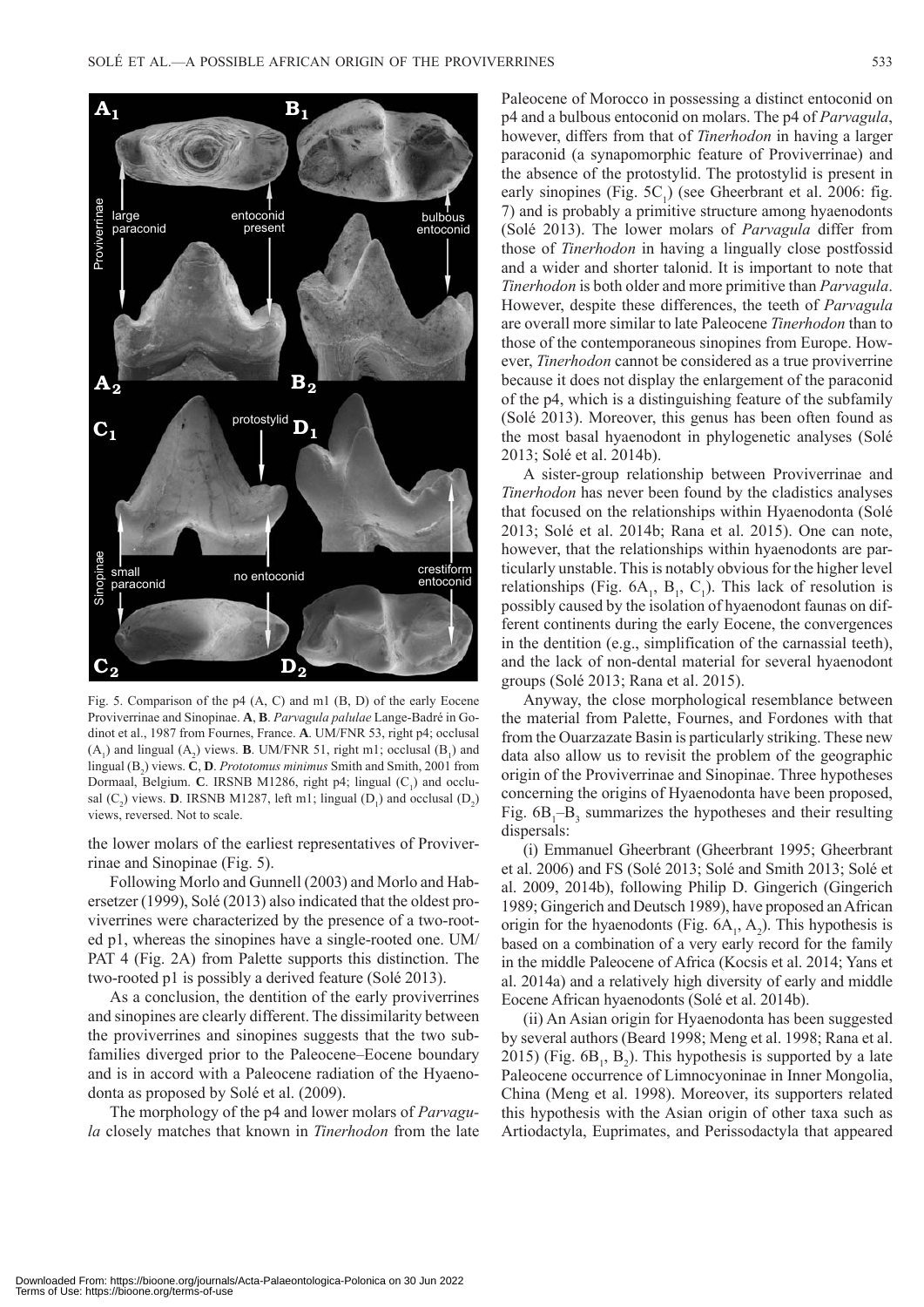

Fig. 6. Comparison of phylogenetic trees and of the three hypotheses of hyaenodont origin and dispersals with focus on the Sinopinae and Proviverrinae. **A**. African origin with subsequent dispersals of the Sinopinae and Proviverrinae into Europe, and of the Sinopinae from Europe to North America.  $A_1$ . The phylogenetic tree based on the cladistics analysis of Solé et al. (2014b).  $A_2$ . Faunal dispersals during the early Eocene based on the hypothesis of an African origin for the Hyaenodonta. **B**. Asian origin with subsequent dispersals of Sinopinae and Proviverrinae into Europe, and of *Tinerhodon* from Europe to Africa.  $B_1$ . The phylogenetic tree based on the cladistics analysis of Rana et al. (in press); the position of the Group A is variable—we represent only two of the four possible positions: the basal position implies two dispersal events from Laurasia to Africa, while the more inclusive position implies one single event. B<sub>2</sub>. Faunal dispersals around the Paleocene–Eocene transition based on the hypothesis of an Asian origin for the Hyaenodonta. **C**. Multiregional origin with subsequent dispersals of the Sinopinae from Asia to North America through Europe, and of the Proviverrinae from Africa to Europe.  $C_1$ . The phylogenetic tree based on the abstract of Morlo et al. (2010).  $C_2$ . Faunal dispersals during the early Eocene based on the hypotheses of an Asian origin for the Sinopinae (Hyaenodontida) and of an African one for the Proviverrinae (Proviverroidea). The phylogeny of Rana et al. (in press) is, however, consistent with either an African or an Asian origin for the Hyaenodonta; only the Asian origin is discussed here; the position of *Tinerhodon* in  $C_1$  is our hypothesis because this taxon is not discussed by Morlo et al. (2010). Abbreviations: A, Africa; L, Laurasia. Bolded, taxa that mainly radiated in Africa; asterisks, paraphyletic subfamilies in Rana et al. (in press).  $A_2 - C_2$  are adapted from Ron Blakey, Eocene, http://www2.nau. edu/rcb7/050Marect.jpg.

in North America and Europe also in the beginning of the early Eocene, i.e., the East of Eden hypothesis of Beard (1998).

(iii) Morlo et al. (2009) have proposed a multiregional origin (Fig.  $6C_1$ ,  $C_2$ ). This hypothesis, which is not supported by a cladistics analysis, implies that two distinct groups of Hyaenodonta originated in different landmasses: the Proviverroidea (Proviverrinae and *Tinerhodon*) and Hyaenodontida (Sinopinae, Limnocyoninae) appeared respectively

in Africa and Asia. It does not imply a diphyletism of the Hyaenodonta but rather recognizes a wide distribution of this group very early in its history and before its diversification (i.e., before the Paleocene–Eocene boundary).

If the proviverrines and African *Tinerhodon* are not found as sister-groups in the cladistics analyses, a morphological similarity between the dentition of the proviverrines and African *Tinerhodon* makes, however, biogeographic sense.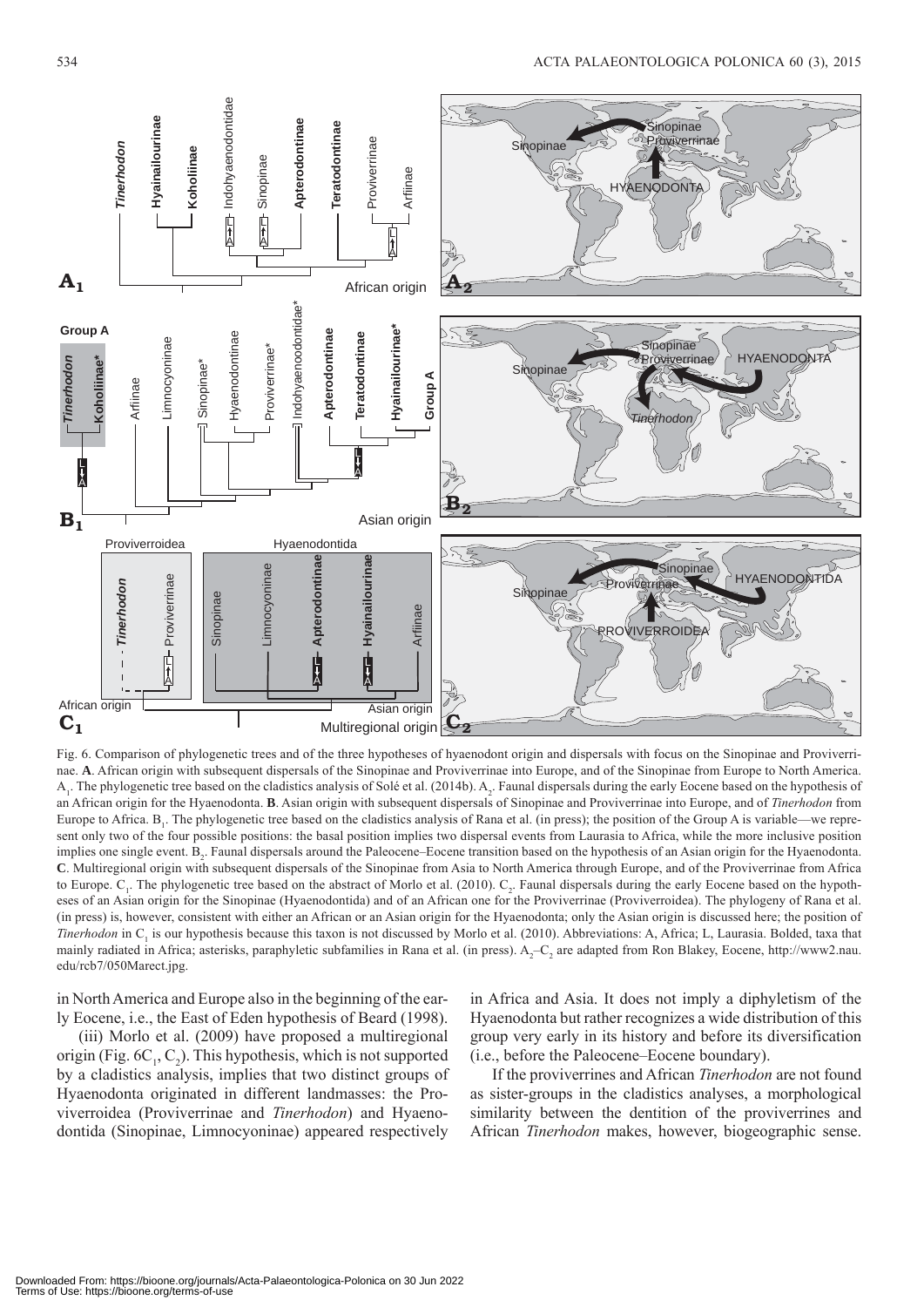

Fig. 7. Geographic localisation of the Asian hyaenodonts mentioned in the text, and distributions of the Limnocyoninae and Indohyaenodontinae. Both the geographic distributions of the Limnocyoninae and Indohyaenodontinae include the Mongolian specimen PSS 20-124. Adapted from Ron Blakey, Eocene, http://www2.nau.edu/rcb7/050Marect.jpg.

This supports faunal interchanges between Europe and Africa around the Paleocene–Eocene boundary as hypothesized by Gheerbrant and Rage (2006) based on several mammalian groups. The primitive morphology of *Tinerhodon* when compared to the proviverrines disagrees with the hypothesis of an Asian origin (Figs. 6B). The similarity between the African genus and the endemic European subfamily better agrees with either the African (Fig. 6A) or multiregional origin (Fig. 6C).

A comparison between the p4 of *Prototomus minimus* (stem sinopine) with that of both *Parvagula* (stem proviverrine) and *Tinerhodon* provides interesting features for discriminating between the two concurrent hypotheses. The p4s of *Prototomus minimus* and *Tinerhodon* share the presence of a protostylid and a low paraconid, but the former differs from the latter by the absence of an entoconid. The p4 of *Prototomus minimus* species thus appears partially similar to that of *Tinerhodon*, as is the p4 of *Parvagula*, but for different features. As a consequence, the p4 of *Tinerhodon* corresponds to a combination of the features visible on the p4 of both the sinopines and proviverrines, and represents a very pertinent morphological ancestor to the two subfamilies. This observation strengthen supports for an African origin not only of the Proviverrinae but also of Hyaenodonta (Fig. 6B).

**Stratigraphic implications of** *Parvagula* **for the biochronology of the early Eocene Southern Europe localities**.**—** Marandat et al. (2012) recently reviewed the biochronological sequence for the earliest Eocene mammalian sites of Southern Europe. The sequence they established is the following from oldest to youngest: (i) Silveirinha (Portugal), (ii) Fordones/Palette/Le Clot, and (iii) Rians/Fournes. Do the proviverrines support this sequence?

Fordones could be close in age to Palette (Marandat 1991; Marandat et al. 2012). Six of the eighteen mammalian species identified in the former locality are actually present or have closely related representatives in the latter one. The specimen UM/FDN 153 here presented allows recognizing a seventh species (*Parvagula palulae*).

The fossils from Fournes are distinctly larger than the holotype recorded in Palette. As discussed above, the former are also slightly more derived than the latter. These observations support a younger age of Fournes compared to Palette. Concerning the correlation between Fordones and Fournes, the specimen from Fordones (UM/FDN 153) is smaller and more primitive (see above) than those from Fournes. These observations agree with an older age for Fordones compared to Fournes. Consequently, the fossils here presented support the sequence of mammalian sites established by Marandat et al. (2012).

A comparison with Rians based on hyaenodonts is presently impossible because only *Eoproviverra* is present here. This genus probably belongs to a different lineage than *Parvagula*; *Eoproviverra* is characterized by more secant structures and does not show the typical reduction of the talonid observed in *Parvagula*. The sequence proposed by Marandat et al. (2012) implies that the two genera may have been contemporaneous: the proviverrines thus were diversified in Southern Europe during the early Eocene. Moreover, their diverging dental specializations indicate that the two taxa were probably separated prior to Rians/Fournes level.

**The lower molar from Tsagan Khushu (Mongolia, Ypresian): an intriguing specimen**.**—**As indicated above, Marandat (1991) originally referred UM/FNR 51, UM/FNR 52,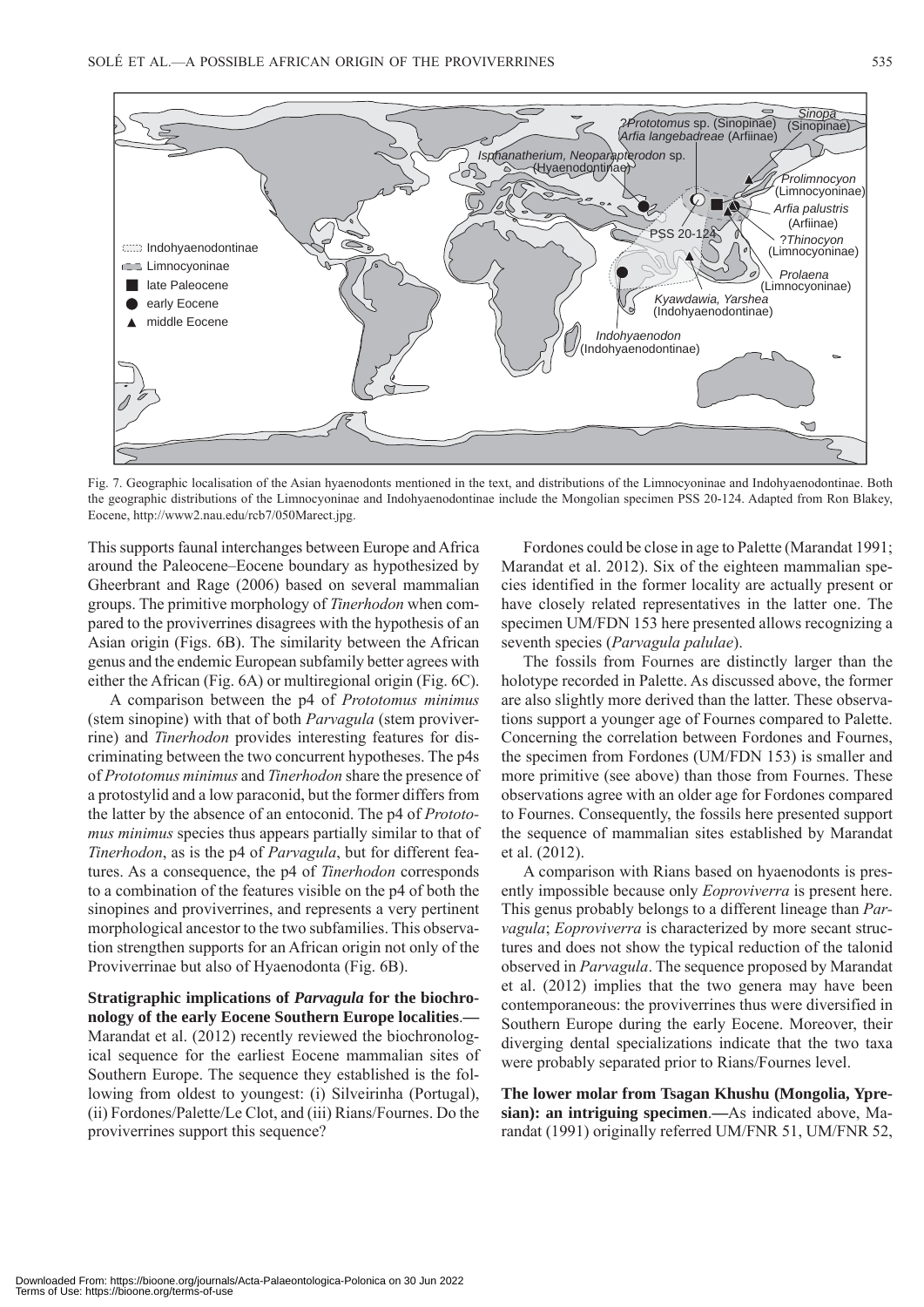and UM/FDN 153 as cf. *Hyracolestes* sp. based on similarities with a lower molar (PSS 20-124) from Tsagan Khushu (Mongolia, Ypresian) referred as cf. *Hyracolestes* sp. by Russell and Dashzeveg (1986). We, however, demonstrated above that the French specimens actually correspond to molars of proviverrine hyaenodonts.

The Mongolian specimen differs from the lower molars of *Hyracolestes* by a smaller metaconid, the mesio-distal elongation of the talonid, the presence of well-developed pre- and postcingulid, and the lingual closing of the postfossid. As a result, PSS 20-124 cannot be referred to *Hyracolestes*; Lopatin and Kondrashov (2004), who recently published the description of sarcodontines from Tsagan Khushu, have a similar opinion. The previously listed differences are shared with the lower molars of the proviverrines discussed in the present paper; moreover, several other shared features can be listed: the presence of a carnassial notch on the proto- and paracristid, a large and high paraconid, and a narrow talonid. Moreover, PSS 20-124 ( $L = 2.6$ ;  $W = 1.5$ ) is close in size to the molars of *Eoproviverra* and *Parvagula*.

The Mongolian locality shares with Palette and Le Clot the presence of the condylarth *Lessnessina*: *L. praecipuus*  is recorded in Palette and Le Clot, while *L. khushuensis* is known from Tsagan Khushu (Marandat et al. 2012). As a result, the presence of a proviverrine in the Mongolian locality is not unexpected. PSS 20-124 however differs from the oldest European proviverrines by the presence of a postcingulid and the reduction of the entoconid, which is crestiform. As noted by Russell and Dashzeveg (1986), the postcingulid even nearly meets the precingulid.

The sole Paleocene hyaenodont in Asia is *Prolimnocyon chowi* from Bayan Ulan (Mongolia) (Meng et al. 1998; Fig. 7); it corresponds to a limnocyonine, a subfamily that is characterized by the strong reduction or loss of M3/m3. The Asian hyaenodonts are more diverse in the early Eocene: *Indohyaenodon* from Vastan Lignite Mine (Gujarat, India) (Bajpai et al. 2009; Rana et al. 2015); *Arfia palustris*  from Wutu Basin (Shandong, China) (= "*Anthracoxyaena*" *palustris* Tong and Wang, 2006; reassigned to *Arfia* [Solé et al. 2013]); *Isphanatherium* and *Neoparapterodon* sp. from Andarak-2 locality (Fergana Basin, Kyrgystan) (Lavrov and Averianov 1998); and *Arfia langebadreae* and ?*Prototomus* sp. from Tsagan Khushu (Lavrov and Lopatin 2004) (Fig. 7).

Comparisons with ?*Prototomus* sp. from Tsagan Khushu is presently impossible because the specimens correspond to a toothless dentary and a maxillary bearing only a labial fragment of M2. PSS 20-124 shares with the two Asian *Arfia*  species the presence of buccal cingulids, but it differs from the former by a distinctly narrower talonid, a less bulbous entoconid and the absence of crenulated enamel; the Mongolian specimen thus does not represent an arfiine.

It is difficult to compare PSS 20-124 with specimens of *Isphanatherium* and *Neoparapterodon* as those genera are only known from upper teeth. Nevertheless, *Isphanatherium* and *Neoparapterodon* display very secant specializations such as the reduction of the protocone, features not found in association with labial cingulids like those of PSS 20-124. We thus think that PSS 20-124 cannot be assigned to any of these taxa.

Among the hyaenodonts present in the early Paleogene of Asia, the reduction of the entoconid is found in the limnocyonines (Morlo and Gunnell 2003) and indohyaenodontines (Solé et al. 2014b; Rana et al. 2015). The presence of postcingulids is common among indohyaenodontines (*Indohyaenodon*, *Kyawdawia*, and *Yarshea*). However, the latter are considered to be geographically restricted to South and Southeast Asia (Solé et al. 2014b). If PSS 20-124 corresponds to the lower molar of an indohyaenodontine, it would represent the northernmost occurrence of this subfamily (Fig. 7).

Another relevant comparison is with the peculiar limnocyonine *Thereutherium* from the Rupelian (Oligocene; Mammal Paleogene, MP23–MP25) of Europe. This limnocyonine is interesting because it displays both labial cingulids and a reduction of the entoconid (Lange-Badré 1979). Lange-Badré (1979, 1995) hypothesized that this peculiar genus may have evolved in Asia and dispersed from this area to Europe during the Rupelian. However, the origin of this genus is presently unknown because no related or ancestral taxon is known in the fossil record. Lange-Badré (1995) highlighted that the limnocyonines seem to have been present in Asia during the entire Eocene, but that their evolution is only poorly studied due to the lack of fossils. Only *Prolaena* from Hetaoyuan Formation (Henan Province, middle Eocene) and ?*Thinocyon sichowensis* from Guanzhuang Formation (Shandong Province, middle Eocene) (Fig. 7) are tentatively referred to Limnocyoninae at the present time (see Morlo and Gunnell 2003 for a discussion concerning the systematic position of these limnocyonines). One can remark that the locality where PSS 20-124 has been found is closer to those of the Asian limnocyonines than to those of the indohyaenodontines (Fig. 7). In conclusion, PSS 20-124 is possibly related to the Indohyaenodontinae or to the Limnocyoninae rather than to the Proviverrinae.

### Conclusions

New elements for the proviverrine hyaenodont *Parvagula palulae* from the early Eocene of Southern France illustrate the morphological differences between the sinopines and proviverrines and support the faunal differences between Northern and Southern Europe previously documented (Marandat 1997; Marandat et al. 2012). Moreover, the similarities of the early Eocene French proviverrines to the African genus *Tinerhodon* support the hypothesis of a northward extension of this group around the Paleocene–Eocene boundary. This northward dispersal of the proviverrines expanded during the early Eocene; they probably dispersed into the Paris Basin during a time of faunal turnover (between 55 and 52 Myr) (Solé et al. 2014a). This dispersal is correlative with the reduction of the geographic range of Sinopinae, which thus was mainly confined to North America, except for a late middle Eocene dispersal into Asia (Morlo et al. 2014).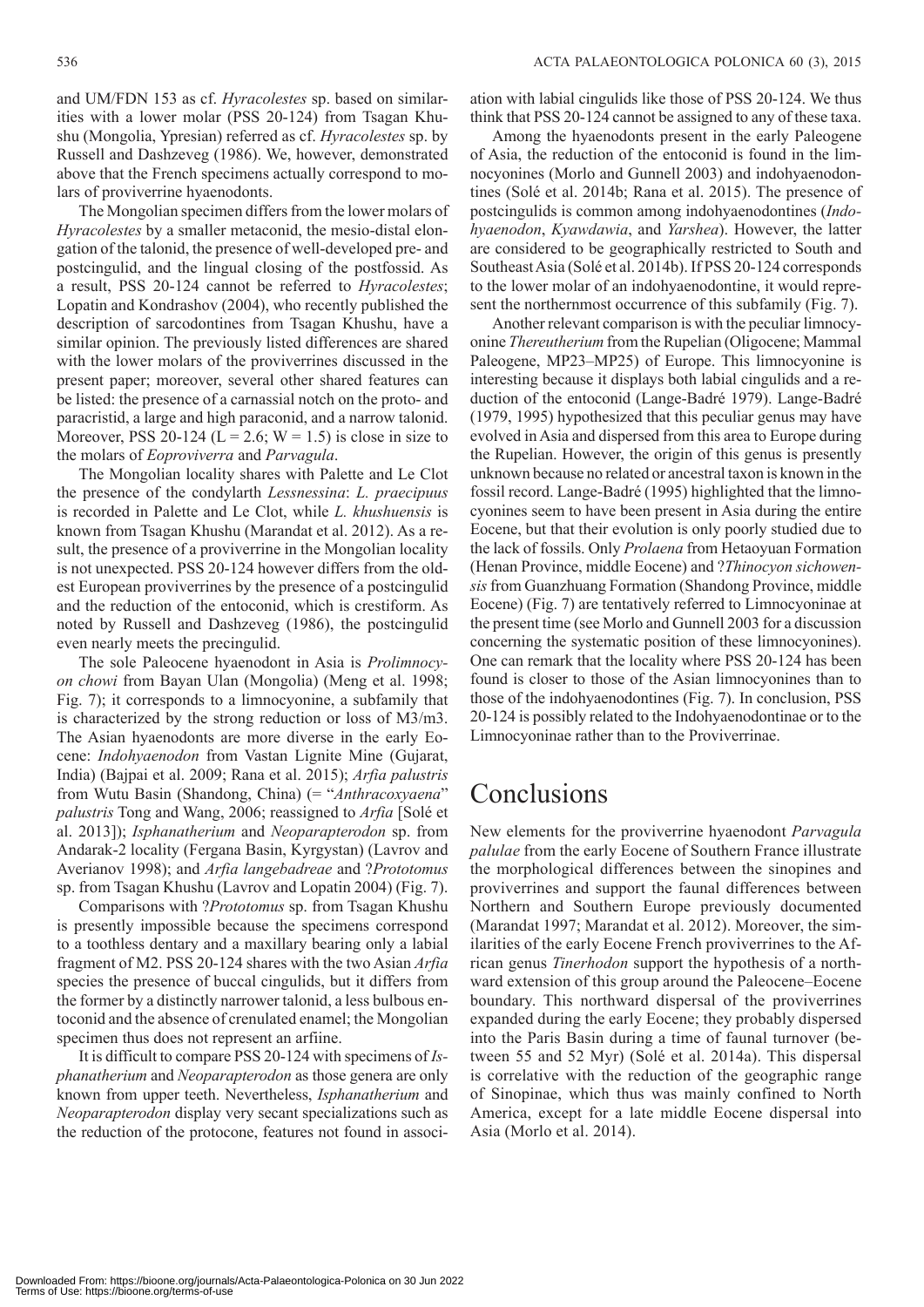## Acknowledgements

We thank Renaud Lebrun (Institut des Sciences de l'Evolution de Montpellier, France) for access to microCT facilities and his help in the acquisition of the CT scan data for UM/PAT 4. The SEM pictures were taken by Cillis Julien (IRSNB). We also thank the referees, Patricia Holroyd (University of California, Museum of Paleontology, Berkeley, USA), Emmanuel Gheerbrant (Muséum National d'Histoire Naturelle, Paris, France), and Michael Morlo (Forschungsinstitut Senckenberg, Frankfurt, Germany), for their very constructive comments that improved the manuscript. This work was financially supported by project BR/121/A3/PALEURAFRICA of the Federal Science Policy Office of Belgium.

### References

- Bajpai, S., Kapur, V.V., and Thewissen, J.G.M. 2009. Creodont and condylarth from Cambay Shale (early Eocene, 55–54 Ma), Vastan Lignite Mine, Gujarat, western India. *Journal of the Palaeontological Society of India* 54: 103–109.
- Beard, K.C. 1998. East of Eden: Asia as an important center of taxonomic origination in mammalian evolution. *Bulletin of the Carnegie Museum of Natural History* 34: 5–39.
- Gheerbrant, E. 1995. Les mammifères paléocènes du Bassin d'Ouarzazate (Maroc). III. Adapisoriculidae et autres mammifères (Carnivora,? Creodonta, Condylarthra,? Ungulata et *incertae sedis*). *Palaeontographica Abteilung* A 237: 39–132.
- [Gheerbrant, E. and Rage, J.-C. 2006. Paleobiogeography of Africa: how](http://dx.doi.org/10.1016/j.palaeo.2006.03.016)  distinct from Gondwana and Laurasia? *Palaeogeography, Palaeoclimatology, Palaeoecology* 241: 224–246.
- [Gheerbrant, E., Iarochene, M., Amaghzaz, M., and Bouya, B. 2006. Early](http://dx.doi.org/10.1017/S0016756806002032)  African hyaenodontid mammals and their bearing on the origin of the Creodonta. *Geological Magazine* 143: 475–489.
- Gingerich, P.D. 1989. New earliest Wasatchian mammalian fauna from the Eocene of northwestern Wyoming: composition and diversity in a rarely sampled high-floodplain assemblage. *University of Michigan, Papers on Paleontology* 28: 1–97.
- Gingerich, P.D. and Deutsch, H.A. 1989. Systematics and evolution of early Eocene Hyaenodontidae (Mammalia, Creodonta) in the Clarks Fork Basin, Wyoming. *Contributions from the Museum of Paleontology, The University of Michigan* 27: 327–391.
- Godinot, M. 1981. Les mammifères de Rians (Eocène inférieur, Provence). *Palaeovertebrata* 10 : 43–126.
- Godinot, M., Crochet, J.Y., Hartenberger, J.L., Lange-Badré, B., Russell, D.E., and Sigé, B. 1987. Nouvelles données sur les mammifères de Palette (Eocène inférieur, Provence). *Münchner Geowissenschaftliche Abhandlungen* A10: 273–288.
- Gunnell, G.F. 1998. Creodonta. *In*: C.M. Janis, K.M. Scott, and L.L Jacobs (eds.), *Evolution of Tertiary Mammals of North America. Volume 1: Terrestrial Carnivores, Ungulates, and Ungulatelike Mammals*, 91–109. Cambridge University Press, Cambridge.
- [Kocsis, L., Gheerbrant, E., Mouflih, M., Cappetta, H., Yans, J., and Amagh](http://dx.doi.org/10.1016/j.palaeo.2013.11.002)zaz, M. 2014. Comprehensive stable isotope investigation of marine biogenic apatite from the late Cretaceous—early Eocene phosphate series of Morocco. *Palaeogeography, Palaeoclimatology, Palaeoecology* 394: 74–88.
- Lange-Badré, B. 1979. Les Créodontes (Mammalia) d'Europe occidentale de l'Eocène supérieur à l'Oligocène supérieur. *Mémoires du Muséum National d'Histoire Naturelle. Muséum* 42: 1–249.
- Lange-Badré, B. 1995. Le Garouillas et les sites contemporains (Oligocène, MP 25) des phosphorites du Quercy (Lot, Tarn-et-Garonne, France) et leurs faunes de Vertébrés. 6. Créodontes. *Palaeontographica, Section A* 236: 125–133.
- Lavrov, A.V. and Averianov, A.O. 1998. The oldest Asiatic Hyaenodon-

tidae (Mammalia, Creodonta) from the early Eocene of the southern Fergana Basin (Andarak-2 locality). *Paleontological Journal* 32: 200–205.

- Lavrov, A.V. and Lopatin, A.V. 2004. A new species of *Arfia* (Hyaenodontidae, Creodonta) from the basal Eocene of Mongolia. *Paleontological Journal* 38: 448–457.
- Linnaeus, C. 1758. *Systema Naturae per regnatria naturae, secundum classes, ordines, genera, species, cum characteribus, differentiis, synonymis, locis.* ii+824 pp. Editio decima, reformata. Laurentius Salvius, Holmiae.
- Lopatin, A.V. and Kondrashov, P.E. 2004. Sarcodontinae, a new subfamily of micropternodontid insectivores from the early Paleocene–middle Eocene of Asia. Paleogene Mammals. *New Mexico Museum of Natural History and Science Bulletin* 26: 185–193.
- Marandat, B. 1991. Mammifères de l'Ilerdien moyen (Eocène inférieur) des Corbières et du Minervois (Bas-Languedoc, France). Systématique, Biostratigraphie, Corrélations. *Palaeovertebrata* 20: 55–144.
- Marandat, B. 1997. La disparité des faunes mammaliennes du niveau MP 7 (Eocène inférieur) des domaines péri-mésogéens et nordiques. Investigation d'un provincialisme intra-européen. *Newsletters on Stratigraphy* 35: 63–82.
- [Marandat, B., Adnet, S., Marivaux, L., Martinez, A., Vianey-Liaud, M.,](http://dx.doi.org/10.1007/s00015-012-0113-5) and Tabuce, R. 2012. A new mammalian fauna from the earliest Eocene (Ilerdian) of the Corbières (Southern France): palaeobiogeographical implications. *Swiss Journal of Geosciences* 105: 417–434.
- Matthew, W.D. and Granger, W. 1925, Fauna and correlation of the Gashato Formation of Mongolia. *American Museum Novitates* 189: 1–12.
- Meng, J., Zhai, R.-J., and Wyss, A.R. 1998. The late Paleocene Bayan Ulan fauna of Inner Mongolia, China. *Bulletin of Carnegie Museum of Natural History* 34: 148–185.
- [Missiaen, P. and Smith, T. 2008. The Gashatan \(late Paleocene\) mammal](http://dx.doi.org/10.4202/app.2008.0301) fauna from Subeng, Inner Mongolia, China. *Acta Palaeontologica Polonica* 53: 357–378.
- Missiaen, P., Quesnel, F., Dupuis, C., Storme, J.-Y., and Smith, T. 2013. The earliest Eocene mammal fauna of the Erquelinnes Sand Member near the French-Belgian border. *Geologica Belgica* 16: 262–273.
- [Morlo, M. 1999. Niche structure and evolutionin creodont \(Mammalia\)](http://dx.doi.org/10.1016/S0016-6995%2899%2980043-6) faunas of the European and North American Eocene. *Geobios* 32: 297–305.
- Morlo, M. and Gunnell, G.F. 2003. Small Limnocyonines (Hyaenodontidae, Mammalia) from the Bridgerian Middle Eocene of Wyoming–*Thinocyon*, *Prolimnocyon*, and *Iridodon*, New Genus. *Contributions from the Museum of Paleontology, The University of Michigan* 31: 43–78.
- Morlo, M. and Habersetzer, J. 1999. The Hyaenodontidae (Creodonta, Mammalia) from the lower Middle Eocene (MP 11) of Messel (Germany) with special remarks on new x-ray methods. *Courier Forschungsinstitut Senckenberg* 216: 31–73
- [Morlo, M., Bastl, K., Wenhao, W., and Schaal, S.F.K. 2014. The first spe](http://dx.doi.org/10.1111/pala.12052)cies of *Sinopa* (Hyaenodontida, Mammalia) from outside of North America: implications for the history of the genus in the Eocene of Asia and North America. *Palaeontology* 57: 111–125.
- Morlo, M., Gunnell, G.F., and Nagel, D. 2010. Ecomorphological analysis of carnivore guilds in the Eocene through Miocene of Laurasia. *In*: A. Goswami and A. Friscia (eds.), *New Contributions to the Natural History of Carnivora*, 269–310. Cambridge University Press, Cambridge.
- Morlo, M., Gunnell, G.F., and Polly, P.D. 2009. What, if not nothing, is a creodont? Phylogeny and classification of Hyaenodontida and other former creodonts. *Journal of Vertebrate Paleontology* 29 (Supplement): 152A.
- Owen, R. 1837. Teeth. *In*: R.B. Todd (ed.), *The Cyclopaedia of Anatomy and Physiology, Vol. 4*, 864–935. Sherwood, Gilbert, and Piper, London.
- Polly, P.D. 1996. The skeleton of *Gazinocyon vulpeculus* gen. et comb. [nov. and the cladistic relationships of Hyaenodontidae \(Eutheria,](http://dx.doi.org/10.1080/02724634.1996.10011318) Mammalia). *Journal of Vertebrate Paleontology* 16: 303–319.
- [Rana, R.S., Kumar, K., Zack, P.S., Solé, F., Rose, K.D., Missiaen, P., Singh,](http://dx.doi.org/10.1080/02724634.2015.965308) L., Sahni, A., and Smith, T. 2015. Craniodental and postcranial morphology of *Indohyaenodon raoi* from the early Eocene of India, and its implications for ecology, phylogeny, and biogeography of hyaenodontid mammals. *Journal of Vertebrate Paleontology* [published online].